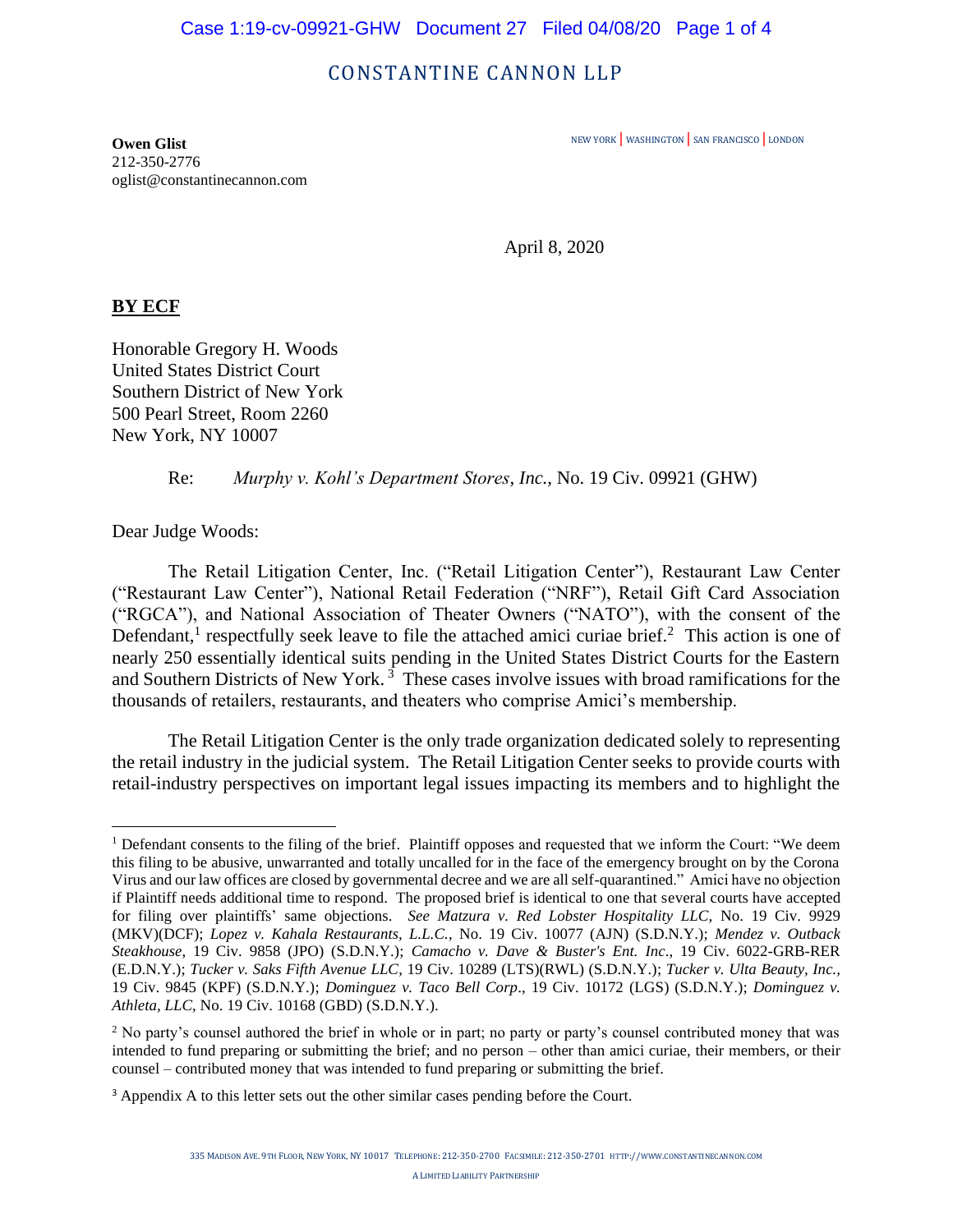#### Case 1:19-cv-09921-GHW Document 27 Filed 04/08/20 Page 2 of 4

## CONSTANTINE CANNON LLP

NEW YORK | WASHINGTON | SAN FRANCISCO | LONDON

April 8, 2020 Page 2

potential industry-wide consequences of significant pending cases. Since its founding in 2010, the Retail Litigation Center has participated as an amicus in more than 150 judicial proceedings. Its amicus briefs have been favorably cited by courts including the U.S. Supreme Court. *See, e.g.*, *South Dakota v. Wayfair, Inc.*, 138 S. Ct. 2080, 2097 (2018); *Kirtsaeng v. John Wiley & Sons, Inc.*, 586 U.S. 519, 542 (2013).

The Restaurant Law Center is a public policy organization affiliated with the National Restaurant Association, the largest foodservice trade association in the world. The Restaurant Law Center provides courts with the industry's perspective on significant legal issues. Specifically, the Restaurant Law Center highlights the potential industry-wide consequences of pending cases, such as this one, through amicus briefs.

NRF is the world's largest retail trade association, representing the nation's largest privatesector employer and an industry that contributes \$2.6 trillion dollars to annual GDP. NRF advocates for the retail industry on a wide range of issues, regularly weighing in on legislation being considered by Congress, regulations proposed by federal agencies, and lawsuits. NRF's amicus briefs have been cited favorably, including cases in the Second Circuit. *See, e.g.*, *Constellation Brands, U.S. Operations, Inc. v. NLRB*, 842 F.3d 784, 791 n.20 (2d Cir. 2016).

 $RGCA$  — the only nonprofit trade association representing the gift card industry — is comprised of members committed to promoting and protecting the use of retail gift cards. RGCA members follow a code of principles promoting best practice standards that support consumerfriendly policies for the purchase and redemption of gift cards.

Finally, NATO is the largest motion picture exhibition trade organization in the world, representing more than 33,000 movie screens in all 50 states, and additional cinemas in 103 countries worldwide. NATO's membership includes the largest cinema chains in the world and hundreds of independent theater owners.

While the decision to permit a party to file an amicus brief is reserved to the Court's discretion, "[a]n amicus brief should normally be allowed . . . when the amicus has an interest in some other case that may be affected by the decision in the present case . . . or when the amicus has unique information or perspective that can help the court beyond the help that the lawyers for the parties are able to provide." *C & A Carbone, Inc. v. County of Rockland, NY*, No. 08-cv-6459- ER, 2014 WL 1202699, at \*3-4 (S.D.N.Y. Mar. 24, 2014) (citation omitted). Amici's interest in this matter and unique perspective favor allowing their participation.

Any decision on the issues pending before this Court will have broad ramifications for amici's industries. As noted, there are hundreds of suits pending in the Eastern and Southern Districts of New York alleging that a retailer or restaurant violated the Americans with Disabilities Act (ADA) and New York civil rights laws by failing to sell gift cards embossed with Braille. All of the actions are controlled by the same initial legal issue: whether the ADA requires a place of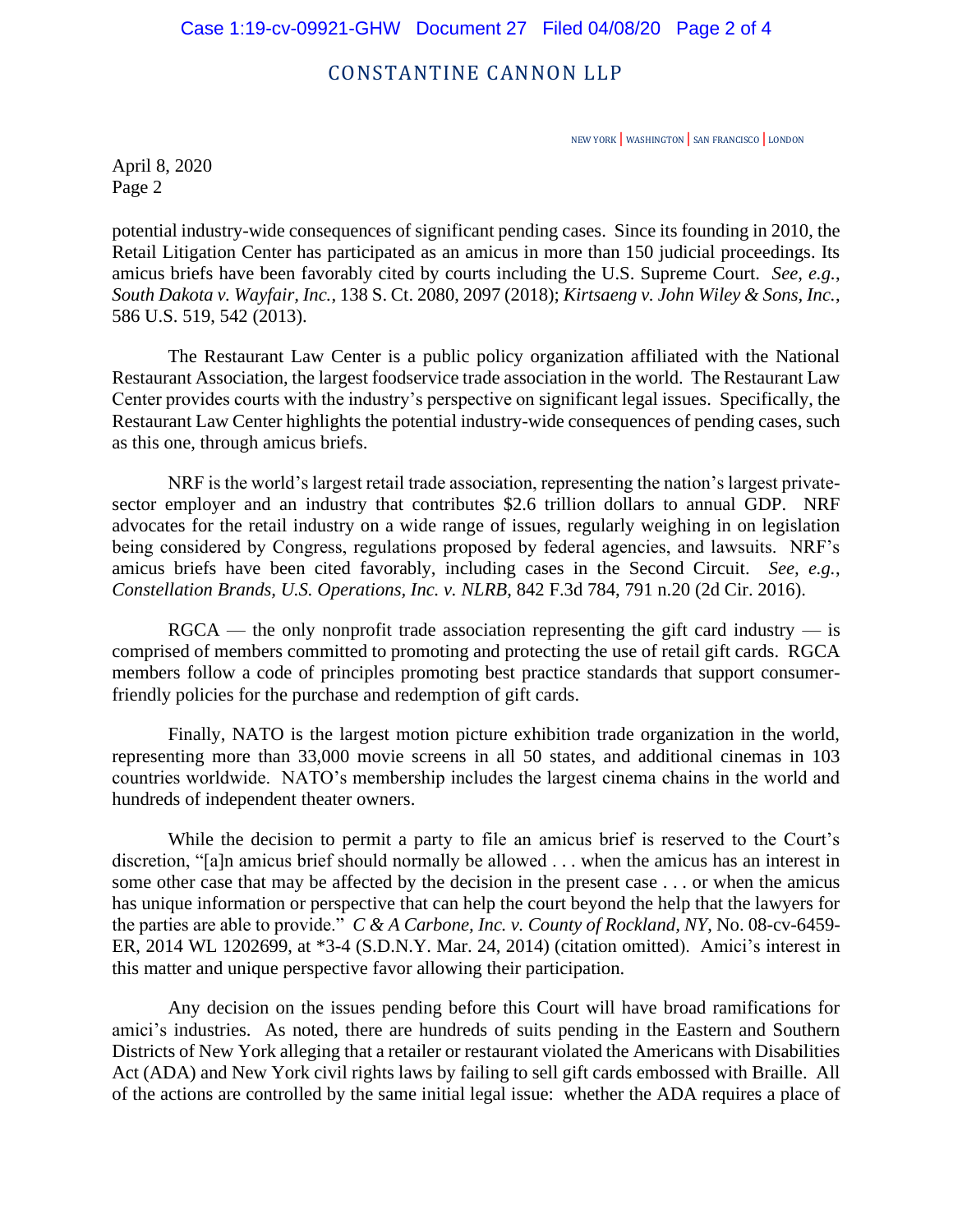#### Case 1:19-cv-09921-GHW Document 27 Filed 04/08/20 Page 3 of 4

## CONSTANTINE CANNON LLP

NEW YORK | WASHINGTON | SAN FRANCISCO | LONDON

April 8, 2020 Page 3

public accommodation to provide gift cards in Braille. Consequently, a decision in this case could ripple throughout the hundreds of other nearly identical suits. Judges in this District have allowed amicus participation in analogous circumstances, noting that "[a] full airing of the issues at stake is . . . particularly desirable," when "it is fairly evident that the ultimate outcome of [the] litigation could prove dispositive in future disputes over [the same legal issue]." *C & A Carbone*, 2014 WL 1202699, at \*4.

Further, amici have insights and perspectives on the dynamics of gift cards that may be useful to the Court. Given the size and scope of their membership, amici appreciate the broader context in which gift cards operate, so much so that the Complaint actually cites and relies on NRF data concerning gift card usage. As national organizations representing thousands of retailers, restaurants, and theaters, amici also have unique perspectives on the importance of preserving the carefully crafted boundaries created by the express language of the ADA and its implementing regulations. Those boundaries protect public accommodations' ability to sell the goods of their choosing and empower them to decide which auxiliary aids or services they will offer to effect communication with customers with disabilities. This action and the hundreds like it challenge these fundamental ADA provisions.

Where, as here, the resolution of questions of statutory interpretation is likely to have an impact beyond a single case, trade group insights "help[ ] ensure that there has been 'a complete and plenary presentation of difficult issues so that the court may reach a proper decision.'" *C & A Carbone*, 2014 WL 1202699, at \*4 (quoting *United States v. Gotti*, 755 F. Supp. 1157, 1158 (E.D.N.Y. 1991)). Permitting amici to participate in this case ensures a fulsome presentation on legal issues that are significant to a wide range of retailers, restaurants, theaters, and other businesses.

Finally, amici also have unique insight into the extensive regulatory framework that already governs gift card contents, including the ways in which the type of line-drawing that would be required to grant the relief Plaintiff seeks could expose amici's members to competing and contradictory regulatory obligations.

For the foregoing reasons, amici respectfully request leave to file the attached brief.

Respectfully submitted,

*/s/ A. Owen Glist*

A. Owen Glist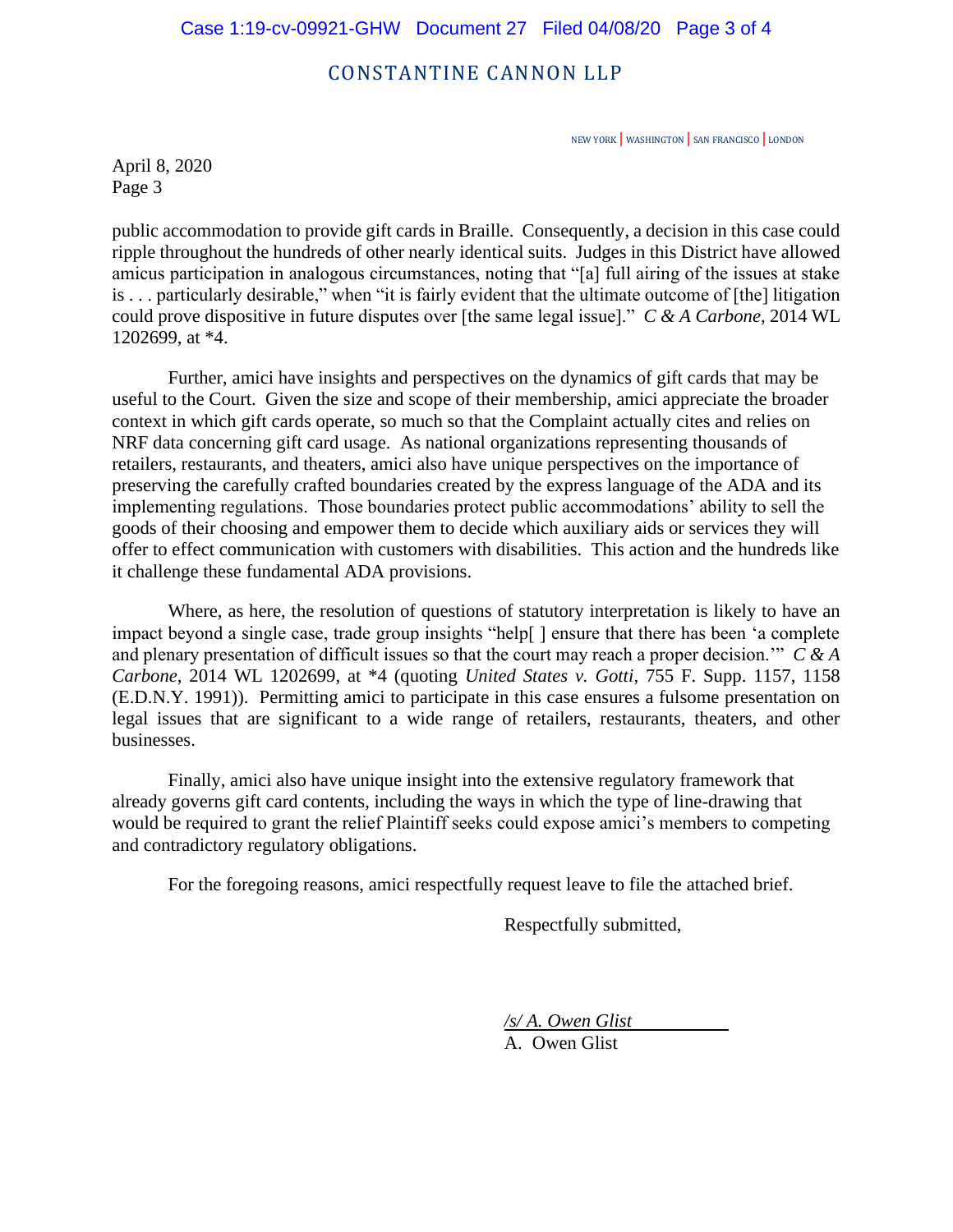# **APPENDIX A: Cases Assigned To The Honorable Gregory H. Woods**

- *Calcano v. Domino's Pizza,* No: 1:19-cv-09823-GHW
- *Thorne v. Jersey Mike's,* No: 1:19-cv-09934-GHW
- *Dominguez v. Banana Republic, LLC,* No: 1:19-cv-10171-GHW
- *Delacruz v. Jamba Juice,* No: 1:19-cv-10321-GHW
- *Calcano v. The Art of Shaving-FL, LLC,* No: 1:19-cv-10432-GHW
- *Calcano v. Swarovski North America Limited,* No: 1:19-cv-10536-GHW
- *Mendez v. Ann Taylor, Inc.,* No: 1:19-cv-10625-GHW
- *Dominguez v. CKE Restaurant Holdings, Inc.,* No: 1:19-cv-10816-GHW
- *Matzura v. Nintendo of America Inc.,* No: 1:19-cv-11346-GHW
- *Calcano v. Sally Beauty Holdings, Inc.,* No: 1:19-cv-11433-GHW
- *Lopez v. Timberland LLC,* No: 1:19-cv-11769-GHW
- *Mendez v. Coach Services, Inc.,* No: 1:19-cv-11856-GHW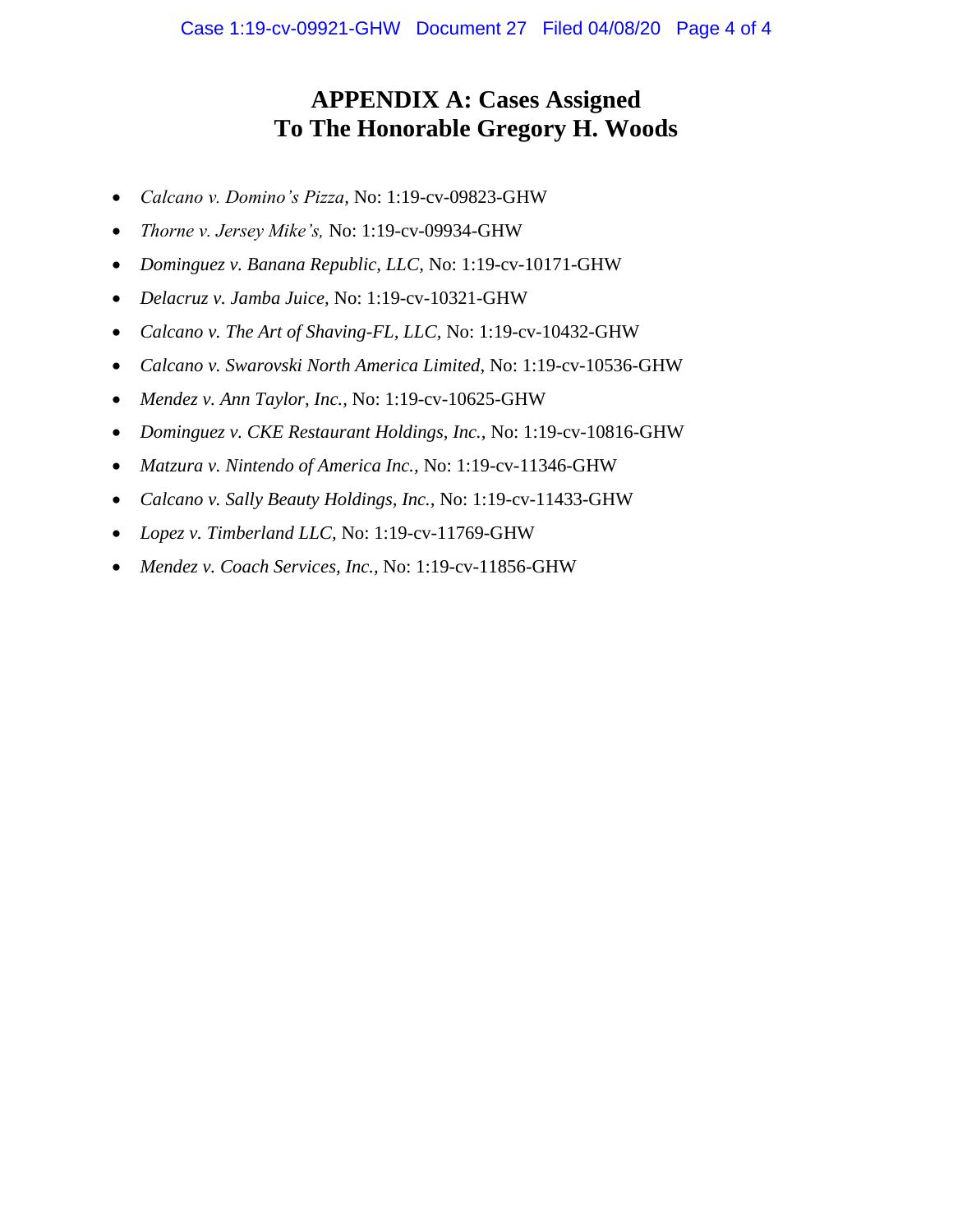| UNITED STATES DISTRICT COURT<br>SOUTHERN DISTRICT OF NEW YORK                                                     |              |                         |
|-------------------------------------------------------------------------------------------------------------------|--------------|-------------------------|
| - - - - - - - - - - - - - - -<br><b>JAMES MURPHY AND ON BEHALF</b><br>OF ALL OTHER PERSONS SIMILARLY<br>SITUATED, | $\mathbf{x}$ |                         |
| Plaintiff,                                                                                                        |              | No. 19 Civ. 09921 (GHW) |
| V.                                                                                                                |              |                         |
| KOHL'S DEPARTMENT STORES, INC.,                                                                                   |              |                         |
| Defendant.<br>- - - - - - - - - - - - - -                                                                         |              |                         |

# **BRIEF OF THE RETAIL LITIGATION CENTER, INC., RESTAURANT LAW CENTER, NATIONAL RETAIL FEDERATION, RETAIL GIFT CARD ASSOCIATION, AND NATIONAL ASSOCIATION OF THEATER OWNERS, AS AMICI CURIAE, CONCERNING DEFENDANT'S MOTION TO DISMISS**

CONSTANTINE CANNON LLP A. Owen Glist Taline Sahakian 335 Madison Avenue New York, NY 10017 T: (212) 350-2776 E: oglist@constantinecannon.com

James A. Dean Stephen T. Middlebrook Brent F. Powell Ryan H. Niland WOMBLE BOND DICKINSON (US) LLP One West Fourth Street, Suite 1200 Winston-Salem, NC 27101

April 8, 2020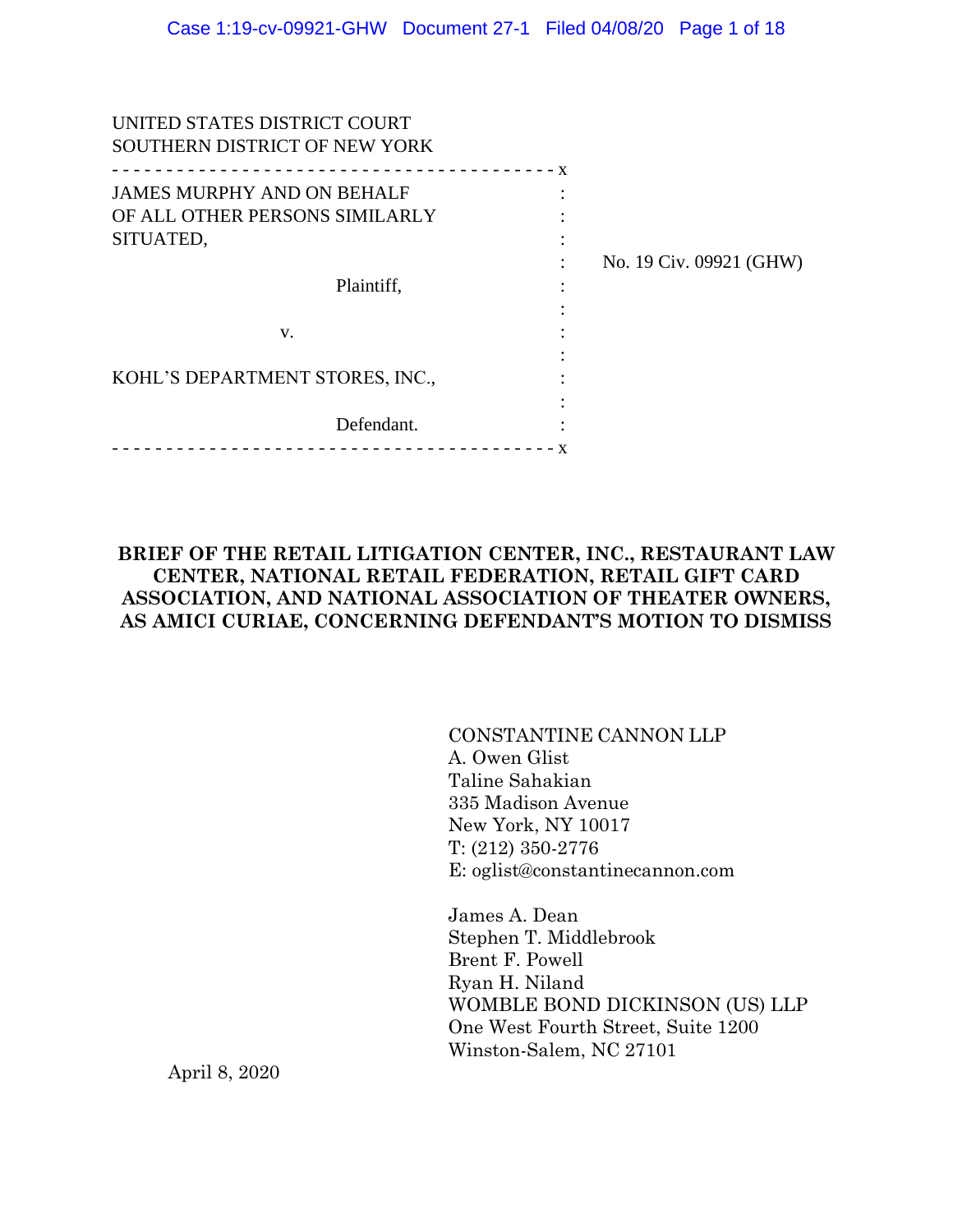# **TABLE OF CONTENTS**

| Ι.<br>The ADA Does Not Require Retailers, Restaurants, Or Theaters to Sell                                                               |  |
|------------------------------------------------------------------------------------------------------------------------------------------|--|
| The ADA's Auxiliary Aids or Services Requirement Does Not Obligate<br>П.                                                                 |  |
| Retailers, Restaurants, and Theaters Are Empowered to Choose<br>a.                                                                       |  |
| $\mathbf{b}$ .<br>A Braille Gift Card Would Not Be an Effective or Efficient Auxiliary                                                   |  |
| III.<br>The Lack of Braille on Gift Cards Is Not a "Barrier" that Must Be                                                                |  |
| IV.<br>Requiring Retailers, Restaurants, and Theaters to Provide Braille<br>Gift Cards Exposes Them to Potential Conflicts and Competing |  |
|                                                                                                                                          |  |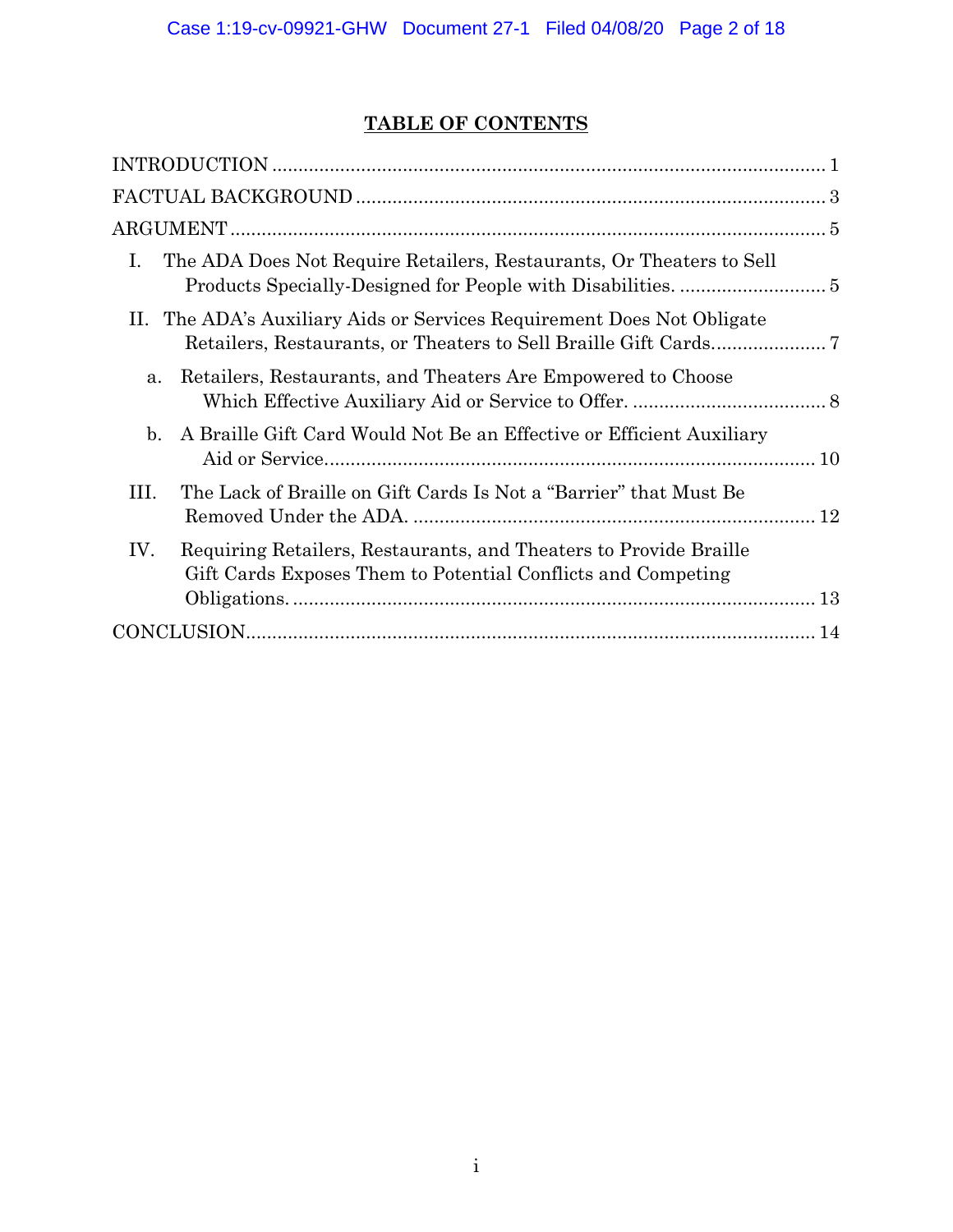# **TABLE OF AUTHORITIES**

# Cases

| Burkhart v. Washington Metropolitan Area Transit Auth., |  |
|---------------------------------------------------------|--|
|                                                         |  |
| West v. Moe's Franchisor, LLC,                          |  |
|                                                         |  |

# **Statutes**

# Regulations

# Rules

# **Other Authorities**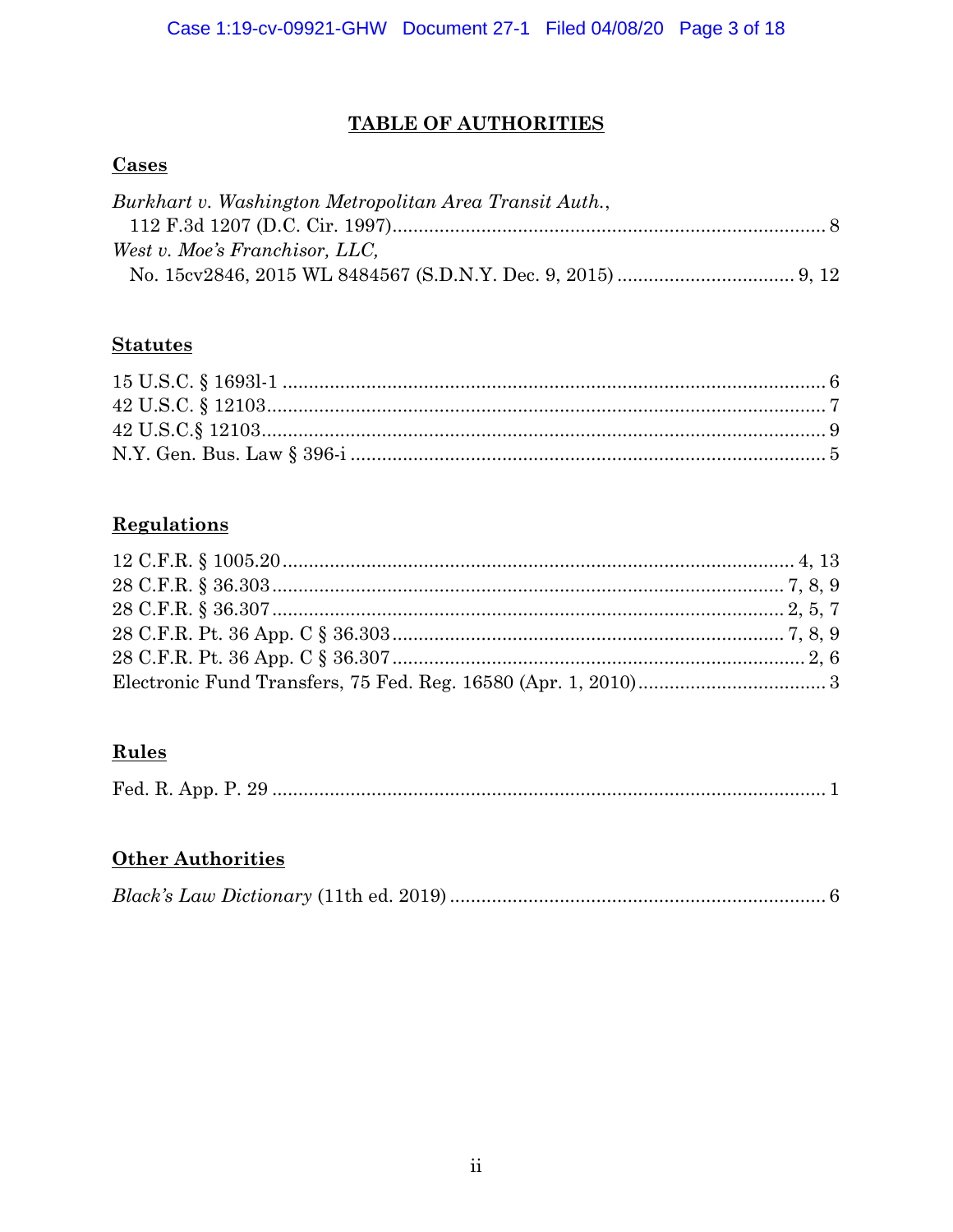The Retail Litigation Center, Inc., Restaurant Law Center, National Retail Federation, Retail Gift Card Association, and National Association of Theater Owners, as amici curiae, submit the following brief in support of Defendant's motion to dismiss. 1

#### **INTRODUCTION**

<span id="page-7-0"></span>Although Amici's goal is to bring "relevant matter to the attention of the Court that has not already been brought to its attention by the parties,"<sup>2</sup> it is difficult to discern the precise legal and factual bases of the Plaintiff's theory. At times, plaintiff seems to argue that a gift card itself is a place of public accommodation. At others, the complaint postures a gift card as an auxiliary aid or service or, in contradiction to this theory, as a barrier to access. The plain fact is that a gift card is a product: it is displayed and sold like a product; it is booked by the merchant line as a product sale; and it is used by the consumer as a product.

Moreover, although ostensibly limited to gift cards, Plaintiff's demand that Defendant sell a specific product specially designed for people with visual impairments threatens to untether the Americans with Disabilities Act ("ADA" or "Act") from its statutory moorings and dramatically expand the potential obligations and liabilities of all public accommodations, including the thousands of retailers, restaurants, and theaters who comprise amici's membership. Taken to its logical

<sup>1</sup> No party's counsel authored the brief in whole or in part; no party or party's counsel contributed money that was intended to fund preparing or submitting the brief; and no person – other than amicus curiae, its members or its counsel – contributed money that was intended to fund preparing or submitting the brief.

<sup>2</sup> Fed. R. App. P. 29, 1998 Committee Notes.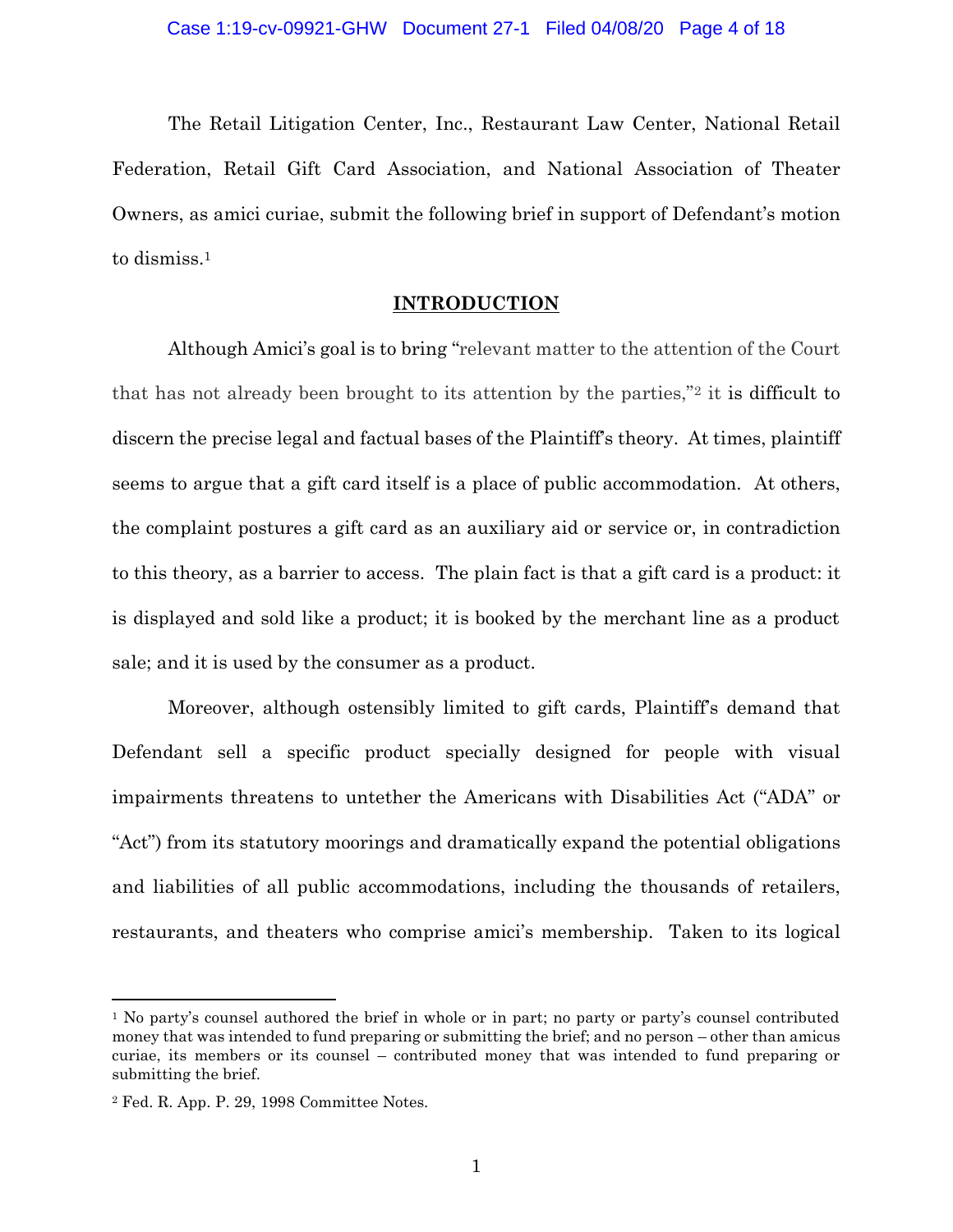#### Case 1:19-cv-09921-GHW Document 27-1 Filed 04/08/20 Page 5 of 18

conclusion, Plaintiff's argument would prohibit amici's members from selling any product that is not independently usable by people with visual impairments or any other disability. This is not the law. The ADA does not require a public accommodation to "alter its inventory to include accessible or special goods that are designed for, or facilitate use by, individuals with disabilities," expressly including Braille materials. 28 C.F.R. § 36.307(a, c); 28 C.F.R. Pt. 36 App. C § 36.307. It follows that the ADA does not obligate amici's members to carry Braille versions of gift cards or any other goods.

In an apparent attempt to sidestep the ADA's clear limitations, the Complaint also argues that Braille gift cards must be provided either as "auxiliary aids or services" or as a necessary means of removing access barriers. Neither characterization is accurate. An "auxiliary aid or service" is not a good, in itself, but a means of facilitating effective communication with a person with a disability. Moreover, the ADA expressly imbues public accommodations with the ultimate choice as to which effective aid or service to offer. Likewise, a "barrier" is a component of an existing structure, not a good, and barrier removal does not require the addition of adaptive technologies. As a result, any argument that the ADA prescribes the sale of Braille gift cards, or any other specially-designed good, is inconsistent with the plain terms of the Act, its implementing regulations, and DOJ guidance.

Plaintiff's argument should also be rejected for the separate reason that it requires the Court to engage in unworkable line drawing. Federal and state regulations already detail the disclosures gift cards must contain, including certain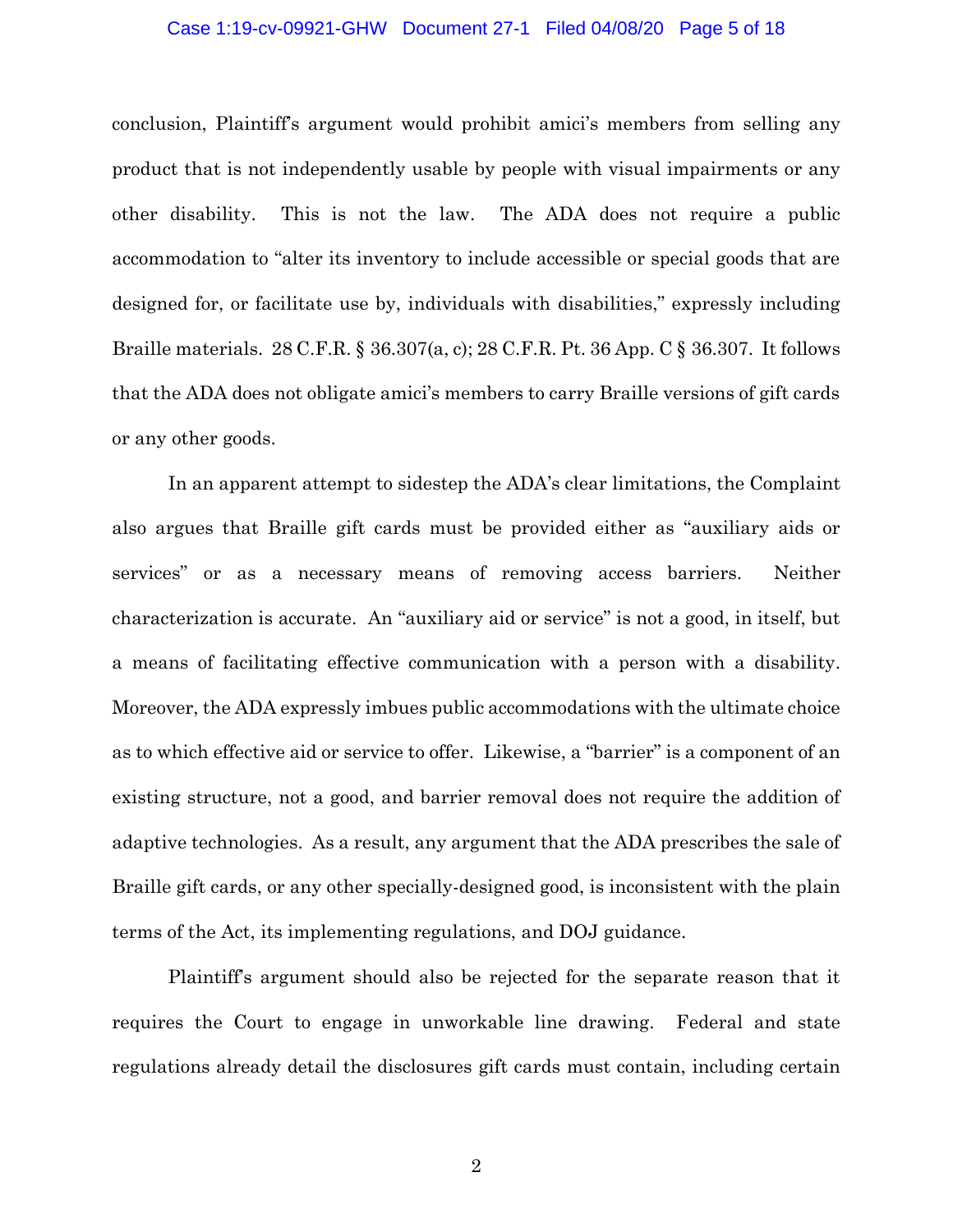#### Case 1:19-cv-09921-GHW Document 27-1 Filed 04/08/20 Page 6 of 18

information that must be printed on the cards themselves. Plaintiff's Complaint asks the Court to wade into this heavily-regulated area by declaring that gift cards must also contain certain information in Braille. The probable result of such a ruling would be to subject amici's members to competing and irreconcilable obligations. Because the benefits and trade-offs of the regulatory burdens imposed by the ADA are properly within the sphere of Congress and DOJ, the Court should decline Plaintiff's invitation to engage in legislation-by-litigation.

#### **FACTUAL BACKGROUND**

<span id="page-9-0"></span>As the name indicates, "[a] gift card is a type of prepaid card that is designed to be purchased by one consumer and given to another consumer as a present or expression of appreciation or recognition." <sup>3</sup> Gift cards have become tremendously popular: some 91% of consumers have purchased one, <sup>4</sup> and the Federal Reserve reports that Americans made 5.5 billion retail gift card payments during 2018, representing a value of \$100 billion.<sup>5</sup>

While retailers, restaurants, and theaters generally sell their gift cards at their own locations, the majority of such businesses also allow their gift cards to be sold through kiosks or "gift card malls" placed in department stores, pharmacies, grocery stores and other locales. Gift card malls generally account for more than one-third of

<sup>3</sup> Electronic Fund Transfers, 75 Fed. Reg. 16580 (Apr. 1, 2010) (amending 12 C.F.R. part 205, which implements the Electronic Fund Transfers Act to cover gift cards) (hereinafter, the "Gift Card Rule.")

<sup>4</sup> *The State of Consumer Gift Card Preferences in 2018*, BLACKHAWK NETWORK, <https://blackhawknetwork.com/consumer-gift-card-preferences/> (last visited Jan. 17, 2020).

<sup>5</sup> Fed. Reserve Sys., The 2019 Federal Reserve Payments Study at 4 (Dec. 2019), *available at* <https://www.federalreserve.gov/newsevents/pressreleases/files/2019-payments-study-20191219.pdf> (referring to gift cards as "private label prepaid debit cards").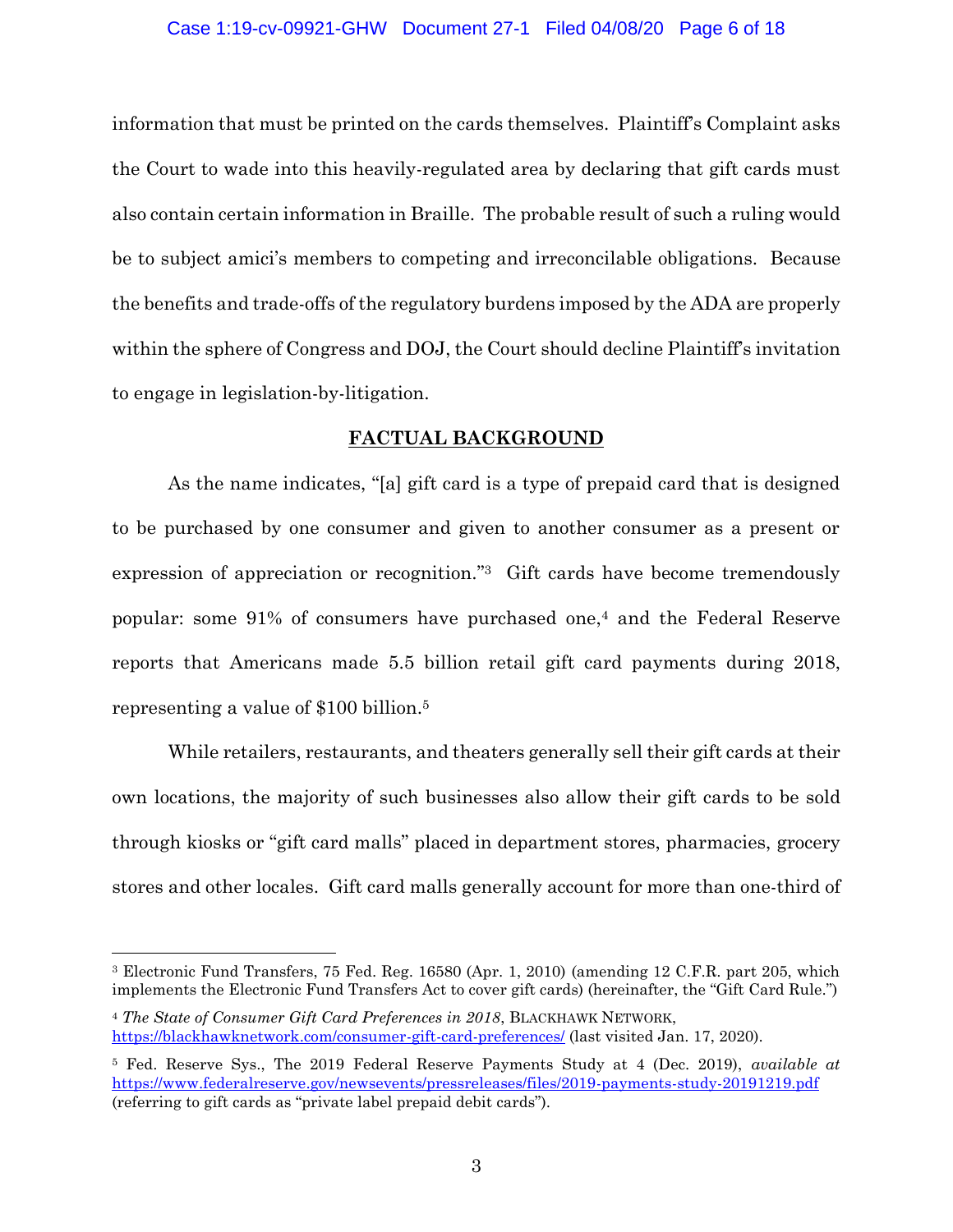#### Case 1:19-cv-09921-GHW Document 27-1 Filed 04/08/20 Page 7 of 18

all gift card sales and are often operated by third-party program managers who work with the host store where the mall is located to select the gift cards to be sold, design the mall, activate cards, and transfer funds. Even when a retailer, restaurant, or theater sells its cards directly, the card program may be administered by one or more third parties who print or procure the cards, activate them upon purchase, track balances, and provide customer service for card-related issues. Because of the various costs and fees involved, the net revenue from the initial gift card sale is usually less than the card's face value. Ideally, these costs and fees are offset by the increased brand loyalty and sales that the cards engender.

Like labeling required for food and many other consumer products, federal regulations require gift cards to bear certain printed information.6 Consistent with the notion that gift cards are designed to be transferred from one consumer to another, these disclosures must be printed on the gift card itself; placing the information on a sticker or label affixed to the card or in packaging or printed materials accompanying the card is not sufficient.<sup>7</sup> Federal regulations also require all gift cards to bear a toll-free number and, if available, a web address where all of the information that must be printed on the card is also available to consumers. Gift cards increasingly are associated with websites for consumers such that now practically all gift cards bear a web address at which the full terms and conditions may be found by all consumers.

<sup>6</sup> 12 C.F.R. § 1005.20(c).

<sup>7</sup> *Id.* § 1005.20(c)(4).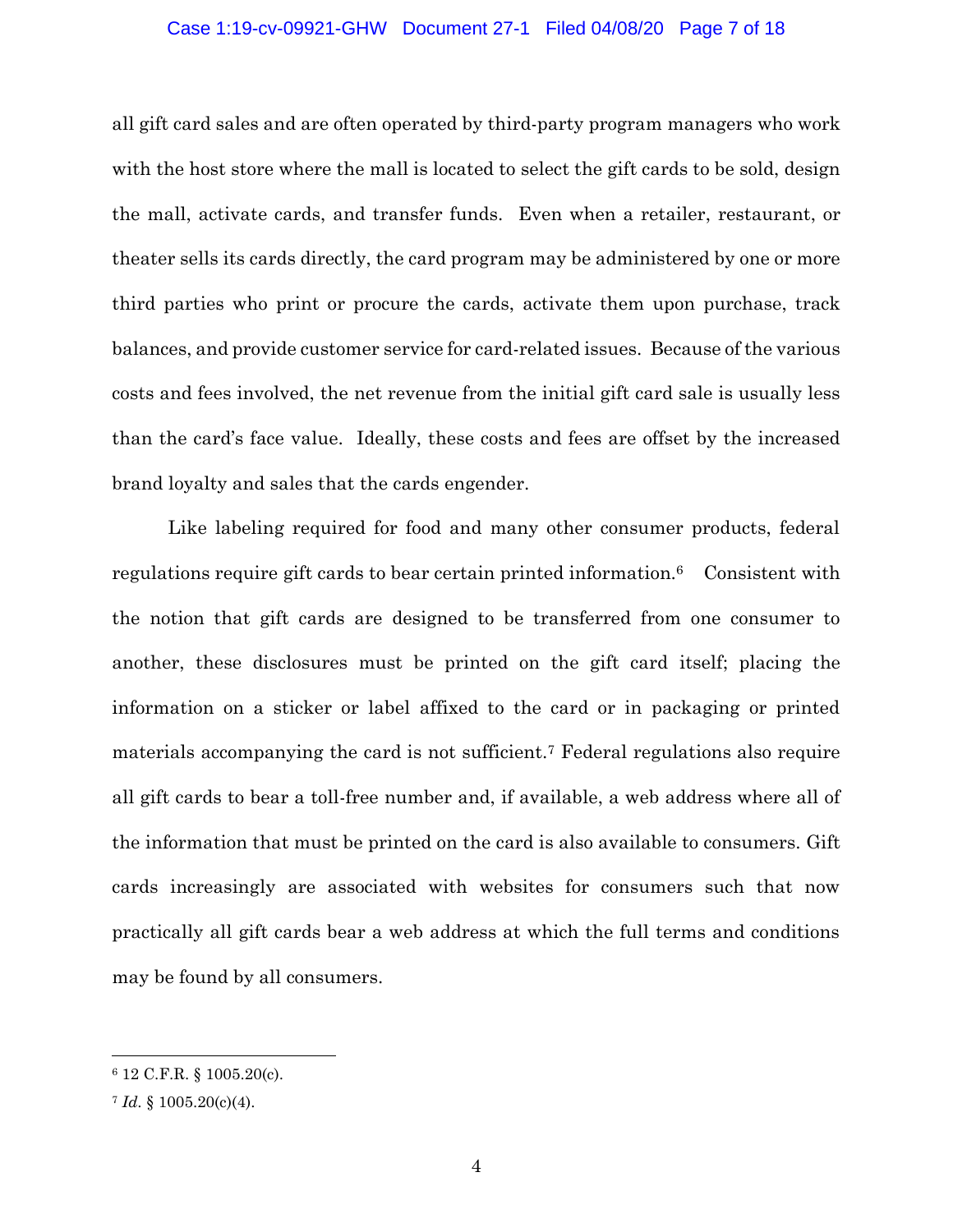In addition to federal requirements, gift cards like other products must comply with relevant state law requirements. For example, New York law requires gift cards to disclose any expiration date, the amount of any fee, and whether the card is subject to a replacement fee if it is lost or stolen. <sup>8</sup> Any additional terms and conditions must either be stated on the card, or the card must include a printed toll-free number that consumers can use to access the additional terms and conditions.9 New York law does not mandate the use of Braille on gift cards.

#### **ARGUMENT**

## <span id="page-11-1"></span><span id="page-11-0"></span>**I. The ADA Does Not Require Retailers, Restaurants, Or Theaters to Sell Products Specially-Designed for People with Disabilities.**

One hallmark of the ADA and its implementing regulations is a careful balance between increasing accessibility for people with disabilities on the one hand, and allowing places of public accommodation to conduct their business efficiently on the other. Disregarding this balance, the Complaint cites a mishmash of ADA provisions and terminology focused on accessibility, but conspicuously omits any reference to the on-point regulation that preserves amici's members' freedom to sell products of their choosing. Specifically, the ADA does not require a place of public accommodation "to alter its inventory to include accessible or special goods that are designed for, or facilitate use by, individuals with disabilities." 28 C.F.R. § 36.307(a). Braille products, such as Brailled versions of books, are expressly listed as examples of

<sup>8</sup> N.Y. Gen. Bus. Law § 396-i(3).

<sup>9</sup> *Id.*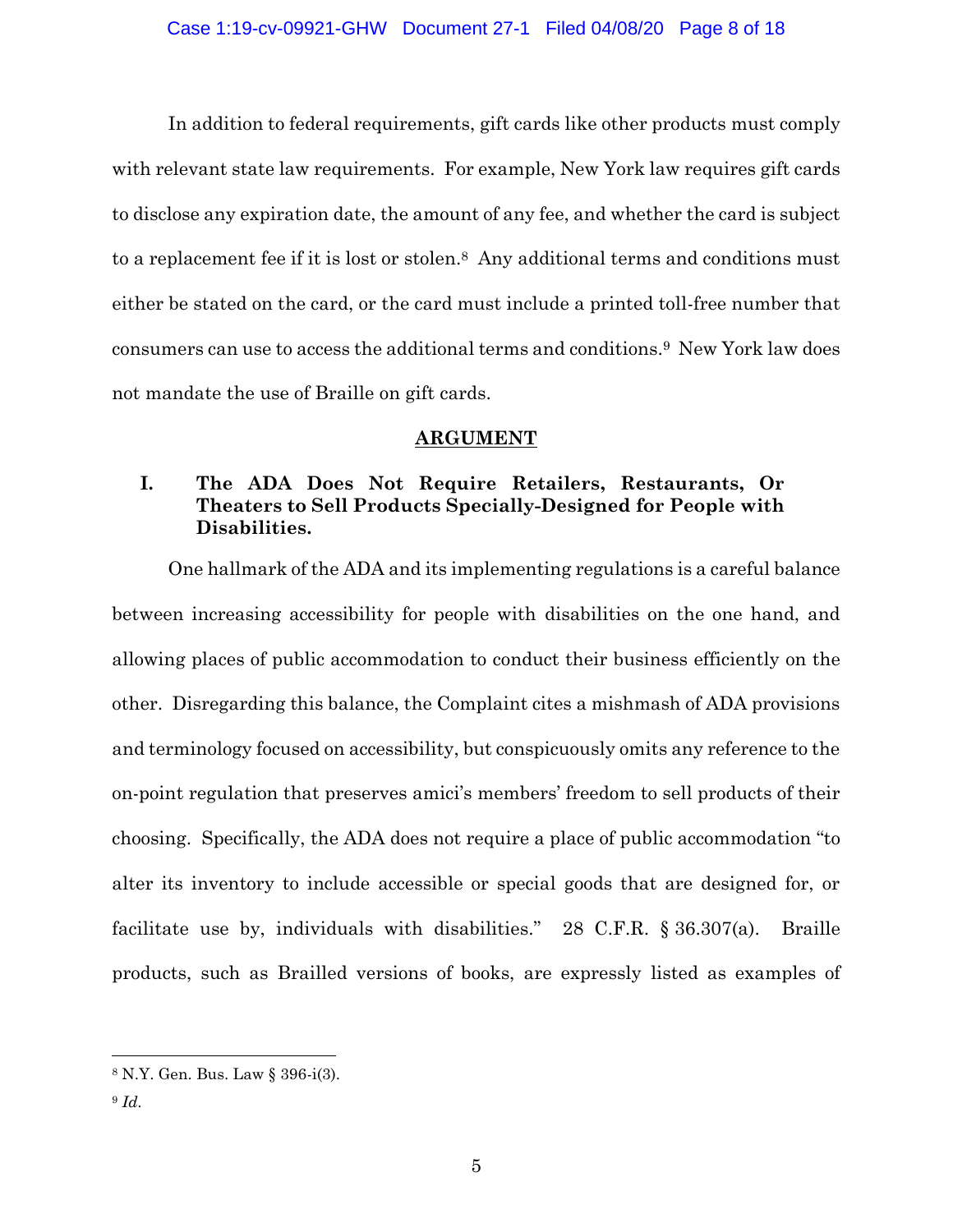#### Case 1:19-cv-09921-GHW Document 27-1 Filed 04/08/20 Page 9 of 18

"accessible or special goods" that need not be carried. 28 C.F.R. § 36.307(c). This is reiterated by DOJ's commentary on the regulation:

The purpose of the ADA's public accommodations requirements is to ensure accessibility to the goods offered by a public accommodation, *not to alter the nature or mix of goods that the public accommodation has typically provided*. In other words, a bookstore, for example, must make its facilities and sales operations accessible to individuals with disabilities, but is not required to stock Brailled or large print books.

28 C.F.R. Pt. 36 App. C § 36.307. It follows that, while the ADA obligates amici's members to provide access to their existing products, it does not require them to stock different products or make them responsible for accessible product design.<sup>10</sup>

Gift cards are goods, substantively indistinguishable from the print books referenced in DOJ's hypothetical. *See* 15 U.S.C. § 1693l-1(a)(2)(C) (defining "gift card" as "[a] plastic card . . . purchased on a prepaid basis in exchange for payment"); *accord Black's Law Dictionary* (11th ed. 2019) (defining the term "good" as, among other things, a "piece of merchandise or other product") (internal punctuation omitted). Gift cards are stocked and sold like any other merchandise. Indeed, many of amici's members carry gift cards issued by retailers, restaurants, and theaters with whom they have no affiliation. From the consumer's standpoint, the process of going to a store, selecting a gift card from those displayed, and completing the gift card purchase is no different from buying any other merchandise. Like any other product, consumers buy gift cards because they have value that is commensurate with or

<sup>&</sup>lt;sup>10</sup> Nor are such roles even feasible, given the breadth of products on the market and the varying capabilities and needs among people with differing disabilities.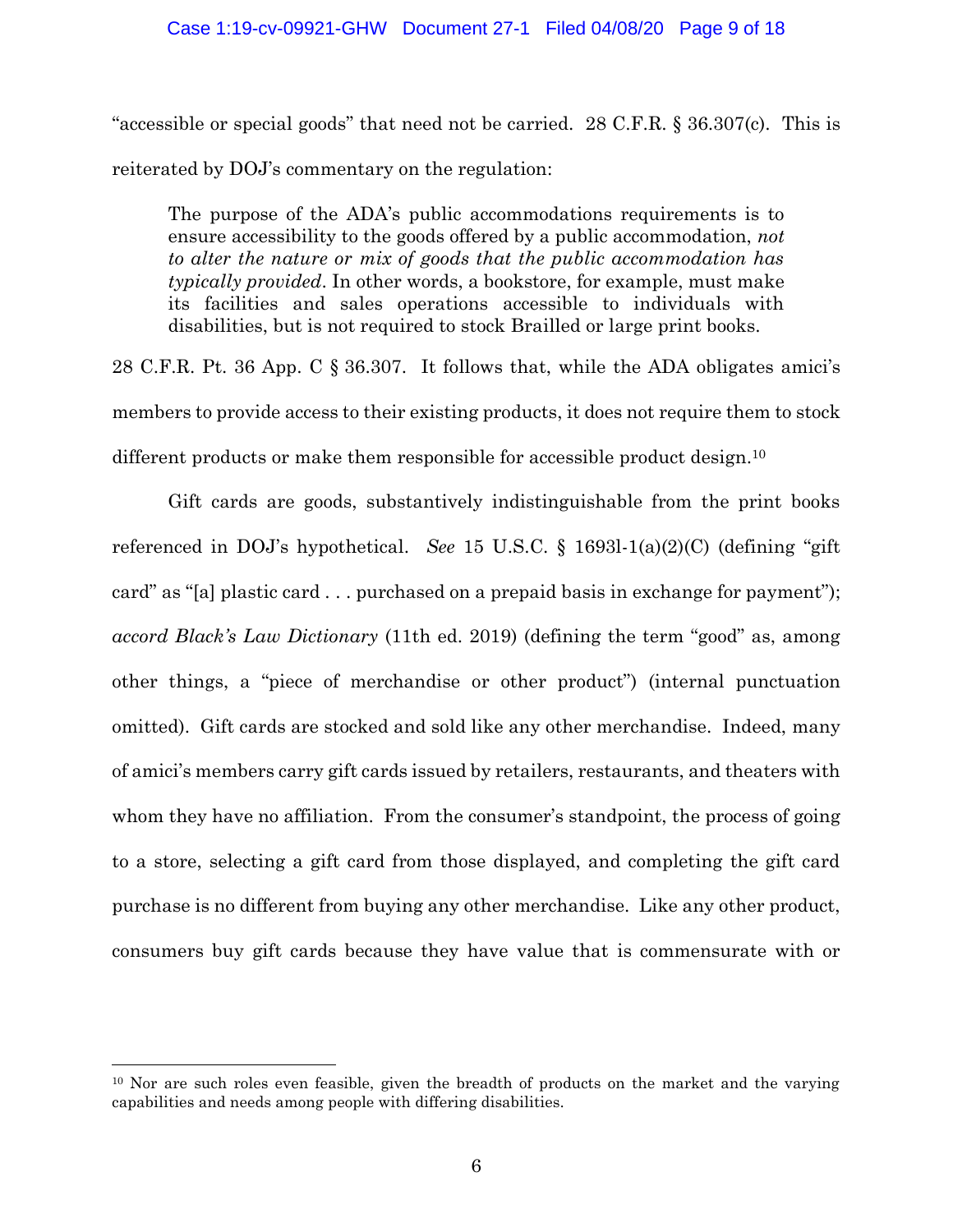exceeds their purchase price. And most consumers continue to opt for plastic cards, which can be physically gifted, rather than virtual alternatives.<sup>11</sup>

Consequently, requiring amici's members to sell gift cards specially designed for people with visual impairments would erase the carefully-crafted boundaries Congress and DOJ established and it would effectively read § 36.307 out of the Code of Federal Regulations. The Complaint's demand that purveyors of goods modify their products in the name of the ADA should be rejected.

# <span id="page-13-0"></span>**II. The ADA's Auxiliary Aids or Services Requirement Does Not Obligate Retailers, Restaurants, or Theaters to Sell Braille Gift Cards.**

Like other places of public accommodation, amici's members must, subject to certain limitations, provide "auxiliary aids or services" needed to ensure effective communication with individuals with visual, hearing, or speech impairments. 42 U.S.C. § 12103(1); 28 C.F.R. §§ 36.303 (a), (c). These "auxiliary aids and services" are not goods, but "a wide range of services and devices for ensuring effective communication" between the customer and the place of public accommodation, such as human readers, audio texts, or specialized computer software.<sup>12</sup> 42 U.S.C.

<sup>11</sup> John Stewart, Mobile Wallets Dominate the News, But Most Consumers Still Want Physical Gift Cards, Digital Transactions (10-10-2019), *available at* [https://www.digitaltransactions.net/mobile](https://www.digitaltransactions.net/mobile-wallets-dominate-the-news-but-most-consumers-still-want-physical-gift-cards/)[wallets-dominate-the-news-but-most-consumers-still-want-physical-gift-cards/.](https://www.digitaltransactions.net/mobile-wallets-dominate-the-news-but-most-consumers-still-want-physical-gift-cards/)

<sup>&</sup>lt;sup>12</sup> It is concerning to amici and their members that, in this case, Plaintiff did not request any such aid or service, but simply filed suit after confirming that Defendant does not carry Braille gift cards. DOJ's guidance suggests that a request for an adequate aid or service is integral to a business's obligation to furnish the needed aid. 28 C.F.R. Pt. 36 App. C § 36.303 (noting that Braille price tags are not required if a retailer's employee is available to provide pricing information orally, "upon request"). Asking to use an auxiliary aid or service also affords businesses the opportunity to provide an appropriate vehicle of its choosing, as the ADA permits. A ruling that Plaintiff's approach exposed Defendant to liability would incentivize "gotcha" litigation rather than encouraging businesses and customers to find effective means of communicating with one another.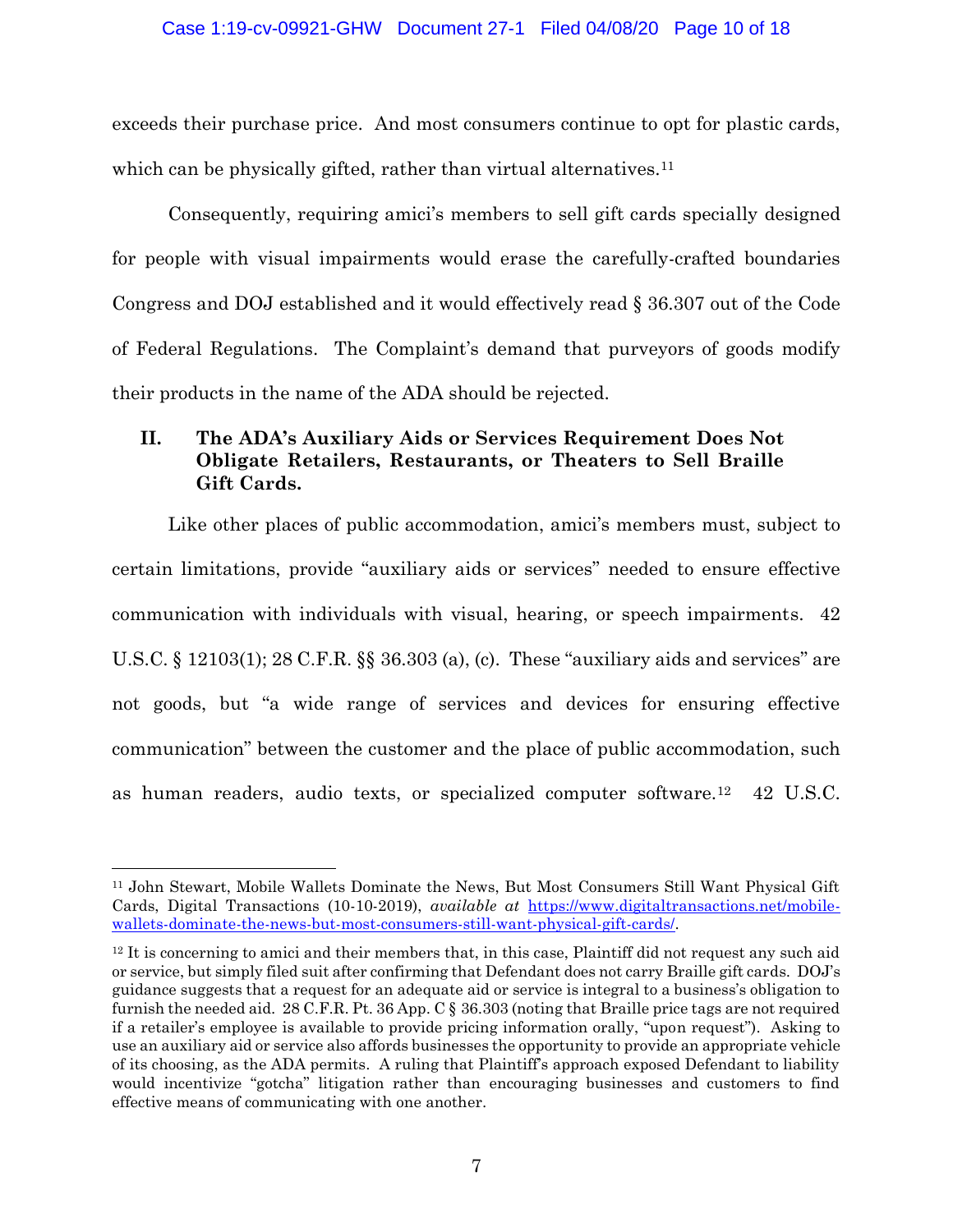§ 12103(1)(B); 28 C.F.R. § 36.303(b)(2); 28 C.F.R. Pt. 36 App. C § 36.303. The ADA balances the auxiliary aids or services requirement with practical business realities by affording places of public accommodation the power to choose which effective aid or service they will offer. Plaintiff's attempt to construe Braille gift cards as a mandatory "auxiliary aid or service" rather than a specially-designed good misconstrues that term and strips amici's members and other places of public accommodation of their statutorily-granted decision making authority.

### <span id="page-14-0"></span>**a. Retailers, Restaurants, and Theaters Are Empowered to Choose Which Effective Auxiliary Aid or Service to Offer.**

Even assuming that some auxiliary aid or service is needed to provide access to gift cards, the authority to decide which effective auxiliary aid or service to offer is expressly delegated to public accommodations.<sup>13</sup> 28 C.F.R. § 36.303(c)(1)(ii). DOJ guidance directly rejects the notion that the auxiliary aid or service requirement commands amici's members to provide Braille materials:

The auxiliary aid requirement is a flexible one. A public accommodation can choose among various alternatives as long as the result is effective communication. For example, a restaurant would not be required to provide menus in Braille for patrons who are blind, if the waiters in the restaurant are made available to read the menu. Similarly, a clothing boutique would not be required to have Brailled price tags if sales personnel provide price information orally upon request; and a bookstore would not be required to make available a sign language interpreter, because effective communication can be conducted by notepad.

<sup>&</sup>lt;sup>13</sup> While the regulations state that the disabled individual should be consulted as to the appropriate aid or service, the individual's preference need not even be a "primary consideration" in the public accommodation's decision of what aid or service to provide. 28 C.F.R. Pt. 36 App. C § 36.303; *accord Burkhart v. Washington Metropolitan Area Transit Auth.*, 112 F.3d 1207, 1213 (D.C. Cir. 1997) ("Nothing in the ADA itself or its implementing regulations dictates that a disabled individual must be provided with the type of auxiliary aid or service he requests.").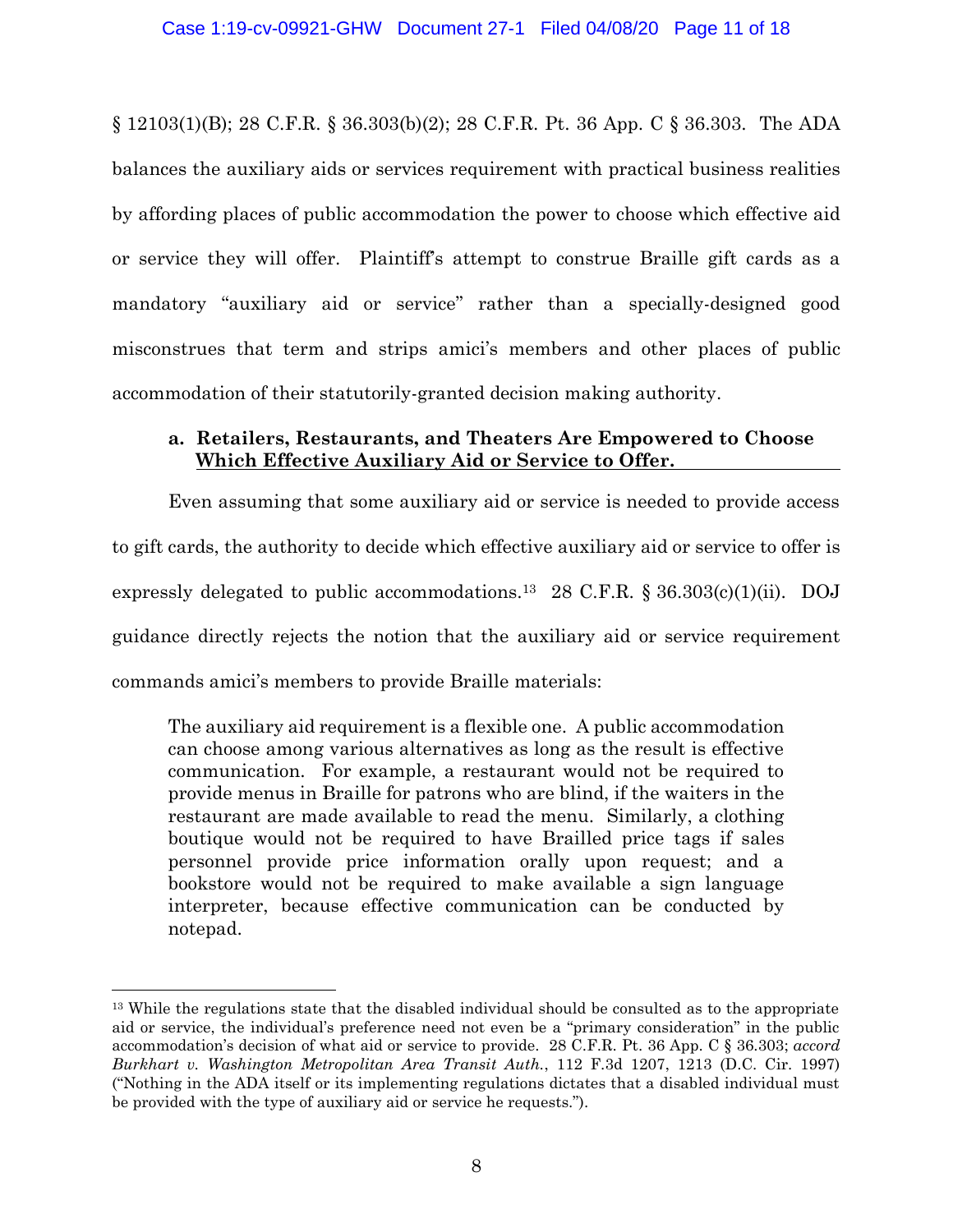28 C.F.R. Pt. 36 App. C § 36.303. Accordingly, public accommodations do not violate the ADA by providing auxiliary aids or services different from those requested by particular customers.

The case of *West v. Moe's Franchisor, LLC* is illustrative. No. 15cv2846, 2015 WL 8484567, at \*1 (S.D.N.Y. Dec. 9, 2015). There, the plaintiffs, who were blind, alleged that a restaurant violated the ADA and state civil rights laws by utilizing touch-screen drink machines that were not independently usable by customers without sight. *Id.* at 1. Plaintiffs argued that the restaurant was required to modify the machines, but the court disagreed and dismissed the Complaint:

Nothing in the ADA or its implementing regulations supports Plaintiffs' argument that [restaurant] must alter its [drink] machines in a way that allows blind individuals to retrieve beverages without assistance. . . . Plaintiffs may be correct that technological additions to the [drink] machines are both feasible and preferable. However, under the ADA, effective assistance from [restaurant] employees acting as "qualified readers" is sufficient.

Id. at \*3. So too here. The ADA does not require amici's members to modify gift cards so that they are independently usable by people with visual impairments, but only to offer auxiliary aids or services sufficient to enable customers with visual impairments to purchase existing gift cards. This aid or service can be something as straightforward as an employee who assists the customer in locating the gift card and reading any information needed to complete the card purchase. 42 U.S.C.§ 12103 (identifying a "qualified reader" as one potential auxiliary aid or service); 28 C.F.R. § 36.303(b)(2) (same). Indeed, this scenario is substantively indistinguishable from DOJ's examples of having employees read menus and price tags to customers with visual impairments, on request. 28 C.F.R. Pt. 36 App. C § 36.303.

9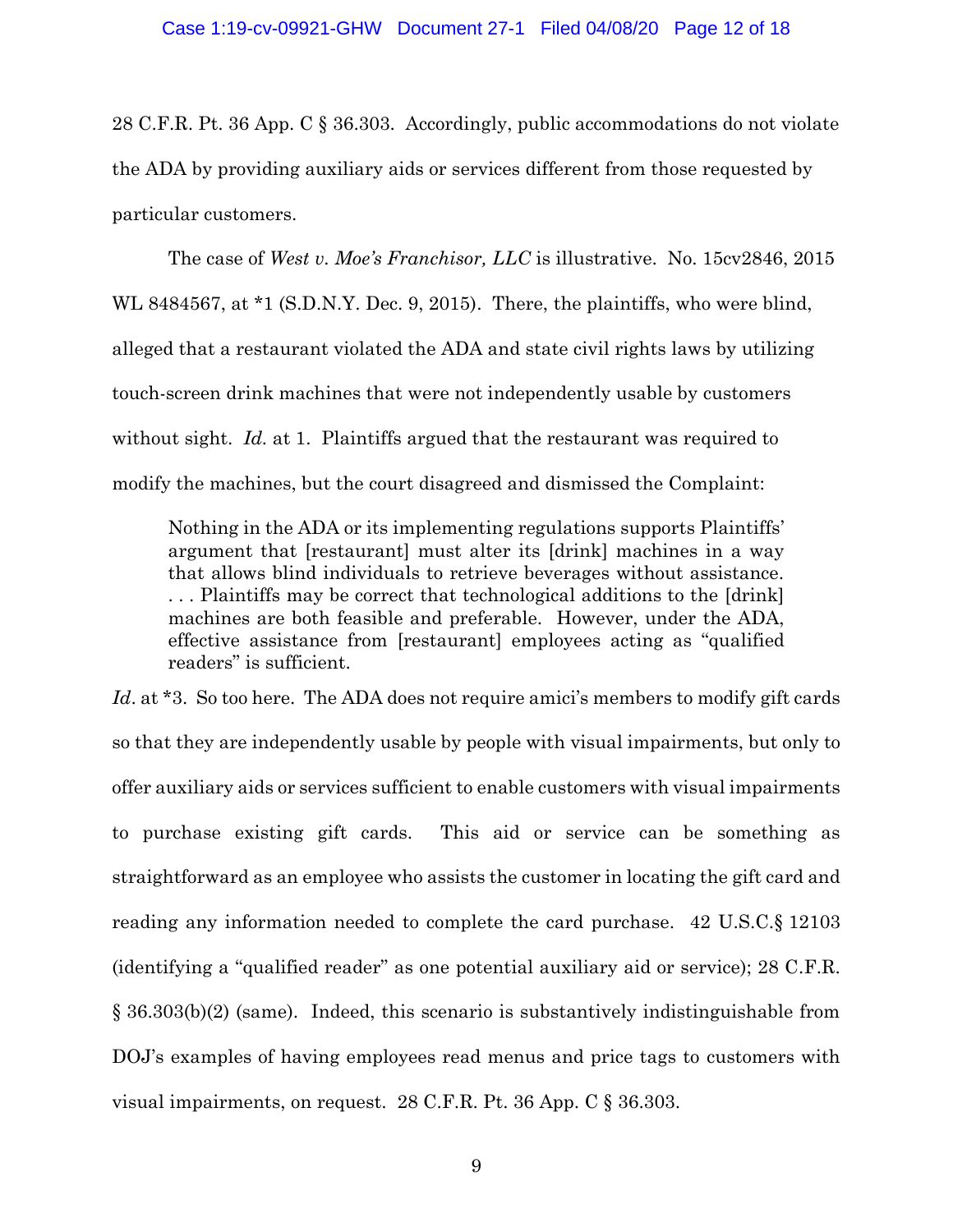#### Case 1:19-cv-09921-GHW Document 27-1 Filed 04/08/20 Page 13 of 18

Importantly, any standard that requires amici's members to provide the specific aid or service a particular customer prefers would be completely unworkable, because it would call on the business to anticipate every potential aid or service that might be requested. For instance, some visually-impaired customers might prefer audio-recorded materials in lieu of print; others might prefer large print; others Braille; and still others something completely different. Amici's members should not incur the expense and burden of maintaining all these materials on-hand<sup>14</sup> when each of the hypothetical customers could be adequately served by an employee reading the print materials aloud. The ADA recognizes as much by granting public accommodations the right to offer effective aids and services of their choice.

### <span id="page-16-0"></span>**b. A Braille Gift Card Would Not Be an Effective or Efficient Auxiliary Aid or Service.**

Although not dispositive, many sound, practical reasons explain why amici's members might choose to provide gift card access to consumers with visual impairments by means other than adding Braille. For one, Brailled gift cards would not be an effective aid or service for the vast majority of people with visual impairments because only a small minority of that population reads Braille. In 2008, the National Federation of the Blind estimated this number at less than 10%. <sup>15</sup> Likewise, the Library of Congress has reported that, of the participants in its program

<sup>&</sup>lt;sup>14</sup> This list only includes some of the options applicable to individuals with visual disabilities. Extrapolated to every type of disability that could be covered by the ADA, a requirement that amici's members must provide the specific accommodation requested by every individual would create an insurmountable hurdle, indeed.

<sup>15</sup> NATIONAL FEDERATION OF THE BLIND, The Braille Literacy Crisis in America: Facing the Truth, Reversing the Trend, Empowering the Blind at 8 (Mar. 26, 2009), *available at*  [https://www.nfb.org/images/nfb/documents/pdf/braille\\_literacy\\_report\\_web.pdf.](https://www.nfb.org/images/nfb/documents/pdf/braille_literacy_report_web.pdf)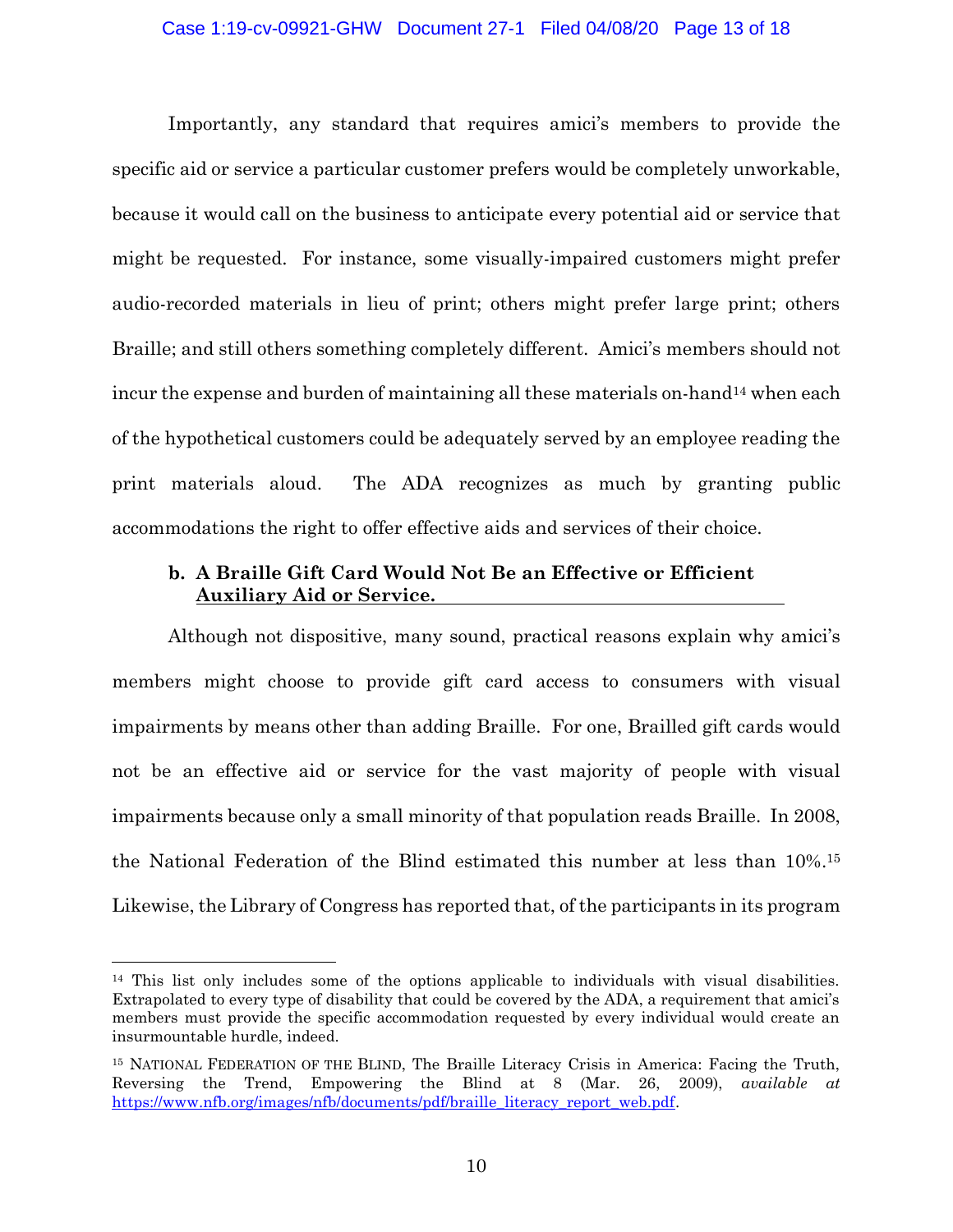#### Case 1:19-cv-09921-GHW Document 27-1 Filed 04/08/20 Page 14 of 18

seeking printed materials in alternative formats, only 5% are Braille readers.<sup>16</sup> It would not be efficient or effective for amici's members to undertake the substantial burden and expense of designing and stocking Braille gift cards when 90 to 95% of the relevant population cannot use them.

Further, although Plaintiff suggests that adding Braille to a gift card is a "simple change," that ignores the size of Braille as compared to the industry standard gift card. Put simply, Braille is big. It takes 10 volumes of Braille, for example, to publish *Harry Potter and the Goblet of Fire*. <sup>17</sup> Printing Webster's *Unabridged Dictionary* requires 72 volumes.<sup>18</sup> Using ADA-mandated size and spacing, the industry-standard gift card could only fit between 11 and 14 Braille characters, horizontally, and 5 lines, vertically.<sup>19</sup> Thus, a card could hold, at most, 55 to 70 Braille characters.<sup>20</sup> As discussed in Section IV, below, this is not sufficient space to

<sup>16</sup> NATIONAL LIBRARY SERVICE FOR THE BLIND AND PHYSICALLY HANDICAPPED, Library of Congress, Specification 800: Braille Books and Pamphlets, at 2 (Febr. 2008), *available at*  [http://www.loc.gov/nlsold/specs/800\\_march5\\_2008.pdf.](www.loc.gov/nlsold/specs/800_march5_2008.pdf)

<sup>17</sup> PERKINS SCHOOL FOR THE BLIND, *10 Things You Probably Don't Know About Braille*, <https://www.perkins.org/stories/10-things-you-probably-dont-know-about-braille> (last visited January 17, 2020).

<sup>18</sup> *Id.*

<sup>19</sup> Based on ISO/IEC 7810 ID-1, which requires card dimensions of 3 3/8 inches X 2 1/8 inches and Standard 703.3.1 of the 2010 ADA Standards for Accessible Design, which requires that dots in adjacent cells be spaced 0.241-0.300 inches apart and dots on adjacent lines be spaced 0.395-0.400 inches apart.

<sup>&</sup>lt;sup>20</sup> In reality, not every area of the card is available for embossing. For example, the magnetic stripe on the back of a gift card is essential to a transaction but embossing would render it unusable. To prevent fraud, most modern gift cards also include a "scratch off" section on the reverse side that reveals a security code. The area of the card opposite this code could not be embossed without interfering with the security feature. Nor is it apparent how, technically, this type of security measure could be utilized using a Braille card.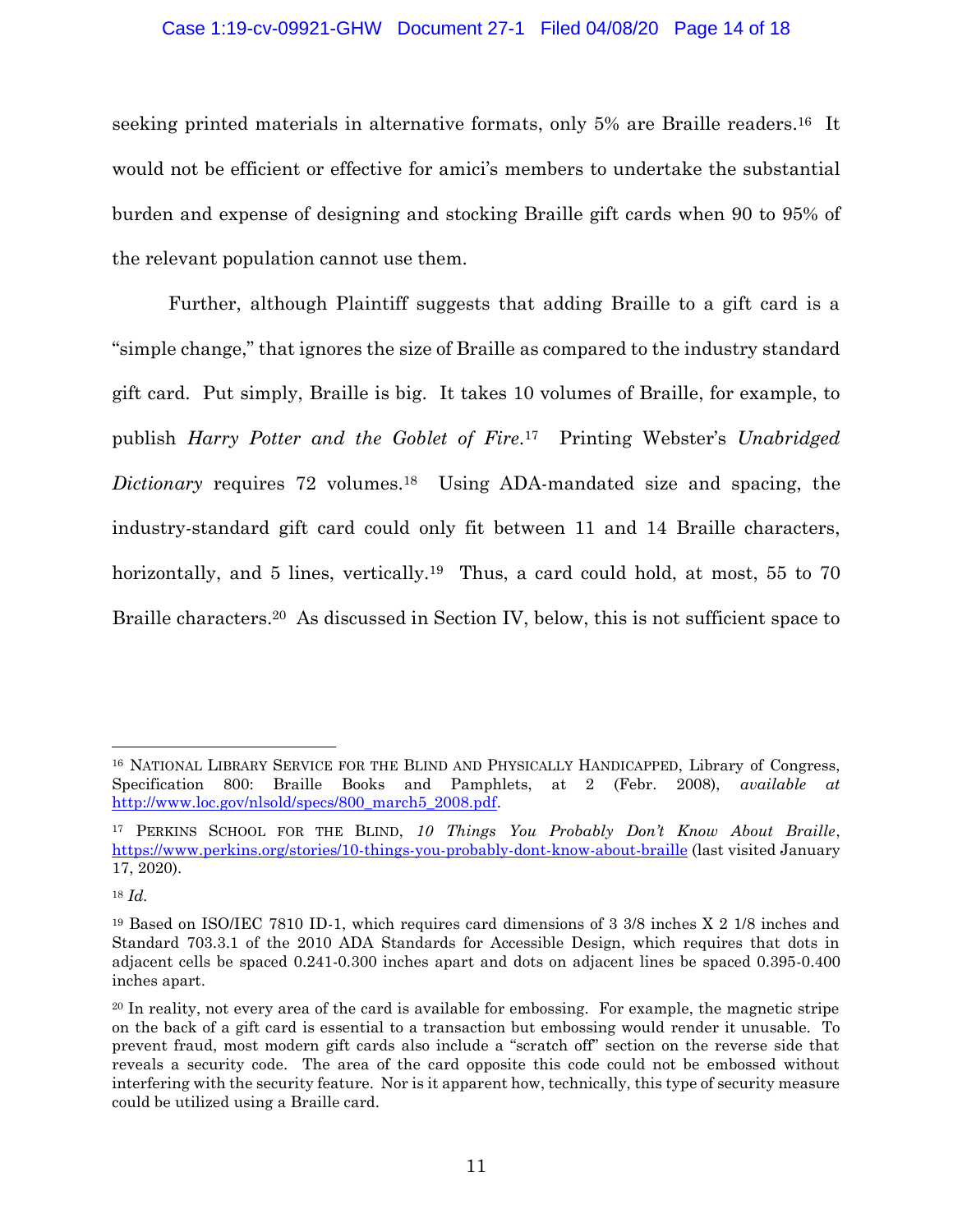#### Case 1:19-cv-09921-GHW Document 27-1 Filed 04/08/20 Page 15 of 18

include all the information that Plaintiff seeks or that amici's members might otherwise be required to include.

Ultimately, the Court need not determine the viability of adding Braille to gift cards as an auxiliary aid or service. What matters is that the ADA empowers amici's members to choose auxiliary aids and services that are both effective for their customers and efficient for their businesses. Plaintiff seeks to replace this flexible approach with one that is simultaneously more rigid and more uncertain, in that it would force amici's members to provide the auxiliary aid or service requested by each individual customer, regardless of whether other sufficient aids or services are available. Such an approach cannot be squared with the ADA's express terms.

### <span id="page-18-0"></span>**III. The Lack of Braille on Gift Cards Is Not a "Barrier" that Must Be Removed Under the ADA.**

As Defendant points out, Plaintiff seems to suggest that the lack of Braille is an "access barrier" that Defendant is required to eliminate. This argument attempts to resurrect a flawed construction of the ADA's barrier removal requirement: one that DOJ has already rejected. Namely, during the rulemaking process, multiple commenters strove to equate the requirement to remove "communications barriers" with an affirmative duty to provide adaptive technology such as telephone handset amplifiers, assistive listening devices, or digital check-out displays. 28 C.F.R. Pt. 36 App. C § 36.304. DOJ refused this attempted expansion, explaining that communications barriers include only "those barriers that are an integral part of the physical structure of a facility." *Id*. Consequently, the lack of Braille on a gift card is not a barrier subject to removal under the ADA.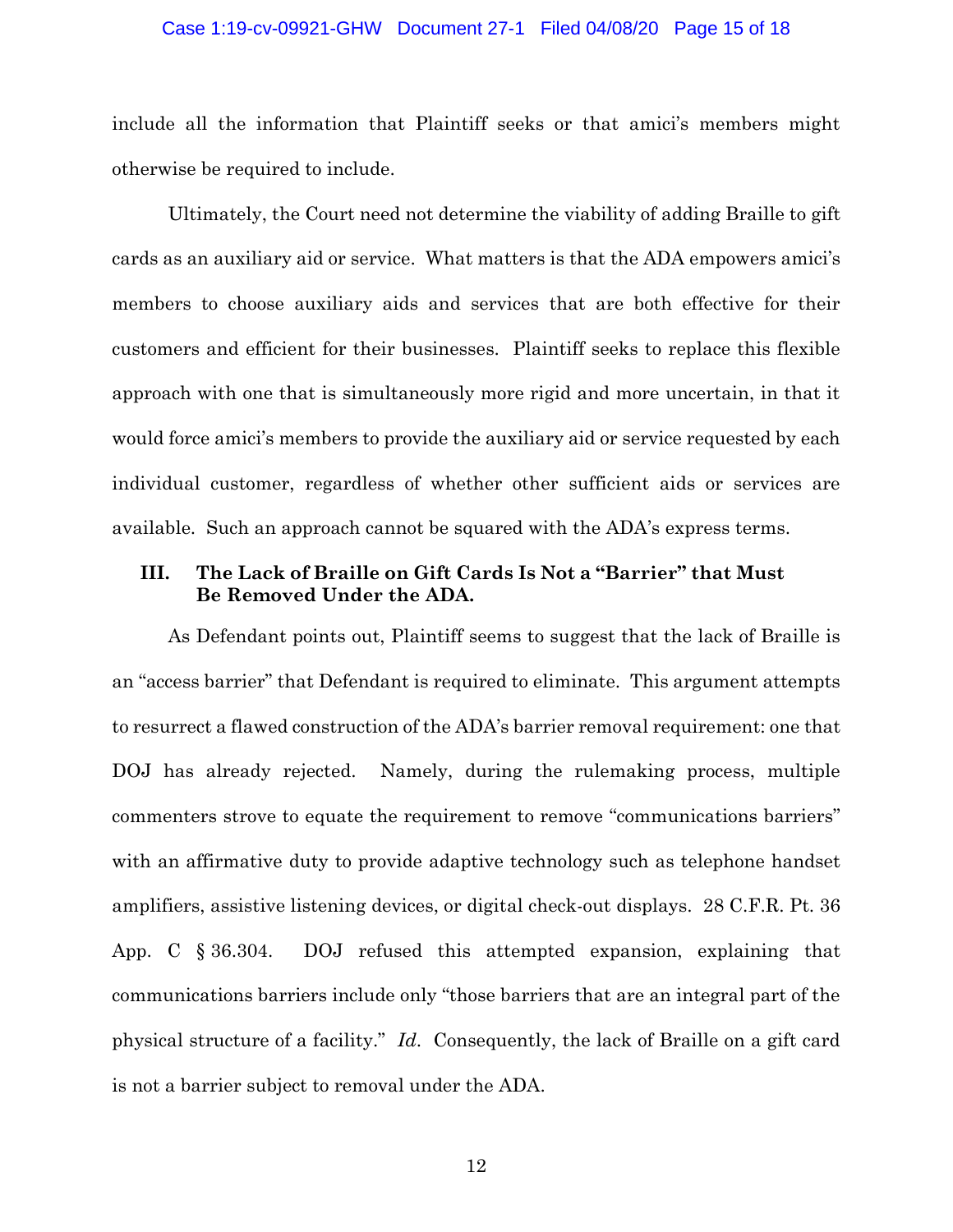### <span id="page-19-0"></span>**IV. Requiring Retailers, Restaurants, and Theaters to Provide Braille Gift Cards Exposes Them to Potential Conflicts and Competing Obligations.**

Plaintiff invites the Court to wade into two heavily-regulated areas accessibility and gift cards—and make a ruling that could become a *de facto* legal standard for all gift card providers. Courts have previously declined such invitations, and there is good reason to do so in this case. *See, e.g.*, *West*, 2015 WL 8484567, at \*3 (noting that, "given the labyrinth of city, state, and federal regulations [concerning public access for people with disabilities], it is not appropriate for this Court to announce new ones").

Most important, Plaintiff asks the Court to engage in line-drawing that is better left to Congress and DOJ. Namely, given the sheer size of Braille, it is extremely unlikely that amici's members could design and sell gift cards that include Braille equivalents for every text component that is potentially required. For example, under federal law, alone, cards must disclose, if applicable, (1) the expiration date for the underlying funds, (2) the amount of any fees that may be imposed in connection with the card, and (3) a toll-free telephone number and, if available, web address a consumer can use to obtain fee information. 12 C.F.R. § 1005.20(a)(4)(iii). Additional disclosures are required for cards that charge a dormancy fee or whose funds expire. 12 C.F.R.  $\S$  1005.20(d)(2); 12 C.F.R.  $\S$ 1005.20(e)(3). What is more, these disclosures must appear on the card itself, and cannot simply be included on the packaging or other ancillary materials. 12 C.F.R. § 1005.20(c)(4). This is problematic because, as noted above, the industry-standard gift card could only fit five lines of Braille containing between 11 and 14 characters, and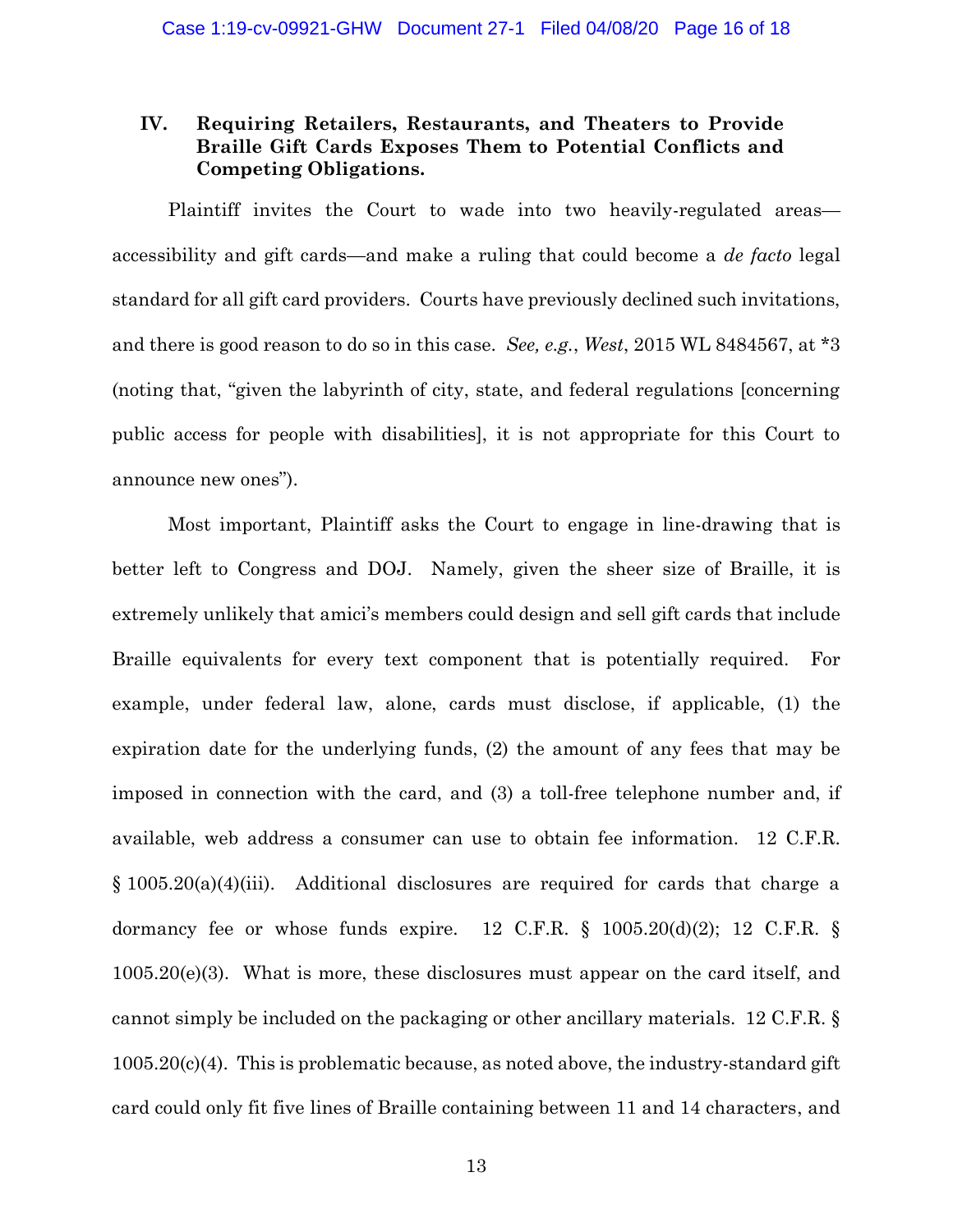#### Case 1:19-cv-09921-GHW Document 27-1 Filed 04/08/20 Page 17 of 18

that is before allowing any space for the card's security code or magnetic stripe. 21 Simply embossing a business's telephone number and web address is likely to occupy four of these lines, leaving only one line for any expiration date and fee information.<sup>22</sup>

Consequently, any determination that the ADA requires gift cards to contain some or all of the mandated disclosures (or any other information) in Braille will require careful consideration and probable reworking of the current gift card regulatory scheme, lest gift card providers be exposed to contradictory obligations. This is the very type of exercise best left to Congress and DOJ, both of whom have proven willing to require Braille or other accessibility features for certain products or materials, when necessary,<sup>23</sup> and both are better equipped than the judiciary to weigh competing public interests and strike the balance required of a rule that would have broad ramifications for multiple industries.

#### **CONCLUSION**

<span id="page-20-0"></span>For all the foregoing reasons, amici respectfully urge the Court to grant the Defendant's Motion to Dismiss and enter a ruling recognizing that (1) the ADA does not require businesses to alter their product mix or to provide specific auxiliary aids

<sup>21</sup> Further, the ADA contains no guidance on what it might mean for Braille to be clear and conspicuous, as gift card disclosures must be. If larger Braille characters or empty spaces are required, that only decreases the amount of information a card can contain.

<sup>22</sup> In Braille, a separate "number sign" character is required to indicate that the next characters are numerals rather than letters. Thus, writing a 16-digit credit card number, including spaces, would require a minimum of 20 characters. A toll-free telephone number would require 15. A web address written in "www. .com" format would require at least 9 characters, though most would be much longer.

<sup>23</sup> For example, the Twenty-First Century Communications and Video Accessibility Act requires manufacturers to make advanced communications equipment, such as televisions and cable boxes, accessible for people with disabilities. 47 U.S.C. § 617. Similarly, the ADA requires places of public accommodation to include Braille on certain aspects of physical structures, such as elevators. *See, e.g.*, 36 C.F.R. Pt. 1191, App. D § 407.2.3.